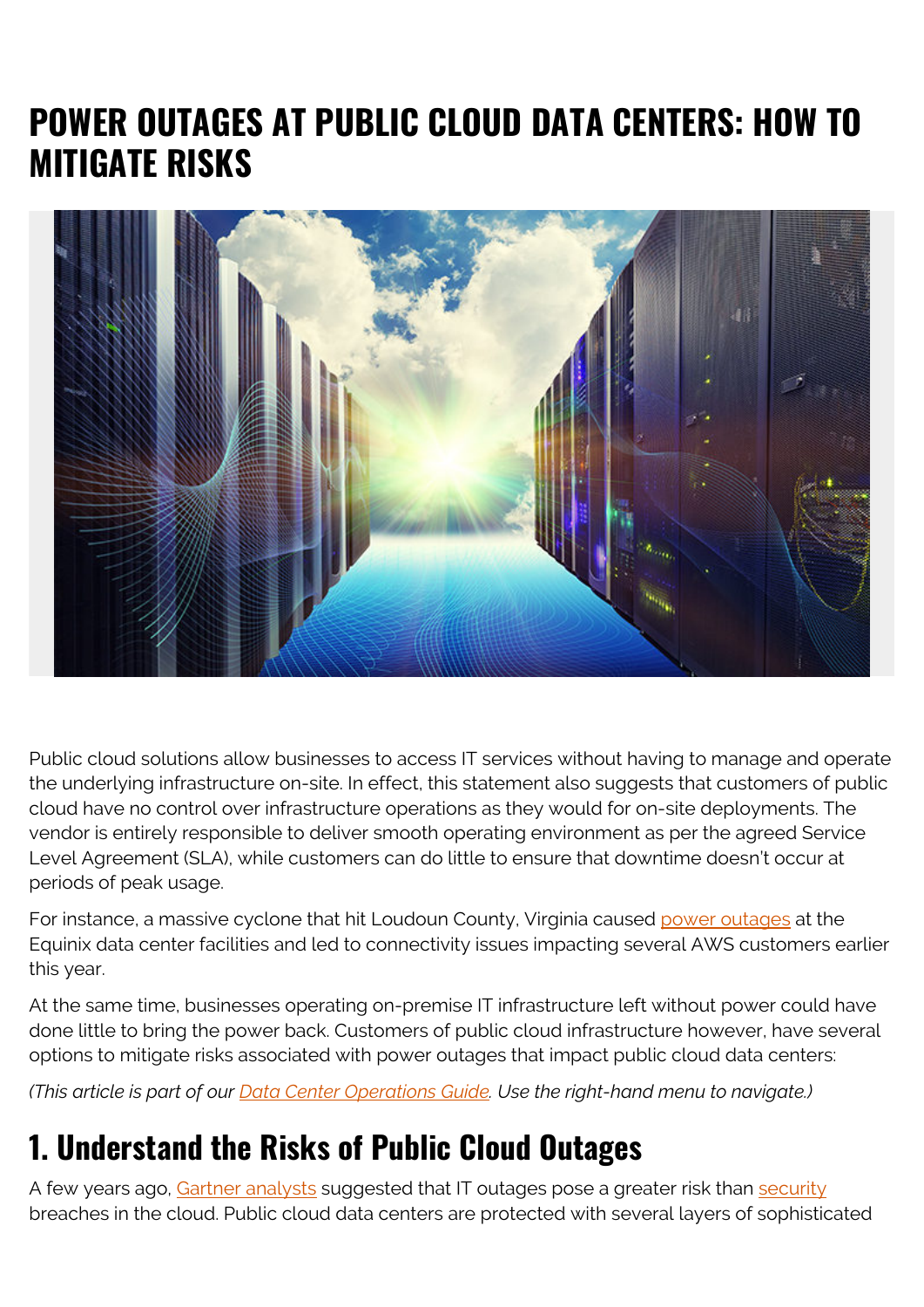security mechanisms to prevent security infringements and data leaks. Power outages occur more frequently and render customer data inaccessible during the service downtime. In some cases, the data is lost and irrecoverable.

Business organizations investing in cloud solutions should therefore understand the inherent risks of power outages in public cloud data centers to determine appropriate risk mitigation strategies. The risk may include geographical and zonal threats based on natural incidents such as cyclones and hurricanes. Organizations must also consider the true cost of losses they may incur due to IT service outages. These may include the actual business loss due to service disruption, impact on brand loyalty and reputation, lost revenue and business opportunities, as well as loss of workforce productivity.

## **2. Identify SLA Requirements and Know Your SLAs**

Based on the potential cost of service downtime, organizations need to evaluate their SLA requirements for different workloads. Public cloud may not be the best option for security and availability sensitive mission-critical IT workloads and there may be specific SLA requirements to meet regulatory compliance standards. Yet, proving compliance may also not suffice if end-users and customers are not satisfied with the availability of data and services operating on outage-prone public cloud environments. The SLA figure should therefore be meaningful in terms of its impact on business operations, goals, revenue and profits, opportunities and other key business indicators.

Organizations also need to understand and know how the agreed SLA translates into service availability in the real-world. The impact of IT outage is significant during hours of peak service usage and for most organizations, it may not be possible to predict when a power outage to public cloud data center will occur.

It is important to identify critical processes and goals based on business impact. Organizations may monitor metrics that are most relevant and impactful to facilitate these processes and goals. If the SLA is designed to maintain desired performance standards of the most impactful metrics, the downtime will have minimal impact on customers and end-users.

## **3. Institute Redundancy and Multi-cloud Strategies**

Cloud computing allows organizations to prevent the impact of power outages and downtime by introducing redundancy into their IT infrastructure strategies. Redundancy in cloud computing follows a simple approach: if one server instance fails or runs out of power, the workload can shift to another server instance. If the entire data center is impacted by the power outage, data replicated on data centers at distant geographic zones can take over to deliver the necessary IT service. The strength of redundancy overcomes the risk of power outages in public cloud data centers. This is further complemented by a multivendor cloud strategy, which involves pairing of services from multiple cloud providers. When a power outage impacts the primary cloud provider, the cloud service from a secondary vendor can serve as a failover solution to ensure business continuity. Additionally, a multi-cloud strategy also reduces the risk of vendor lock-in and allows organizations to optimize their public cloud investments by leveraging the best options available in the market in terms of features, support, reliability, price and other key factors that impact business decisions.